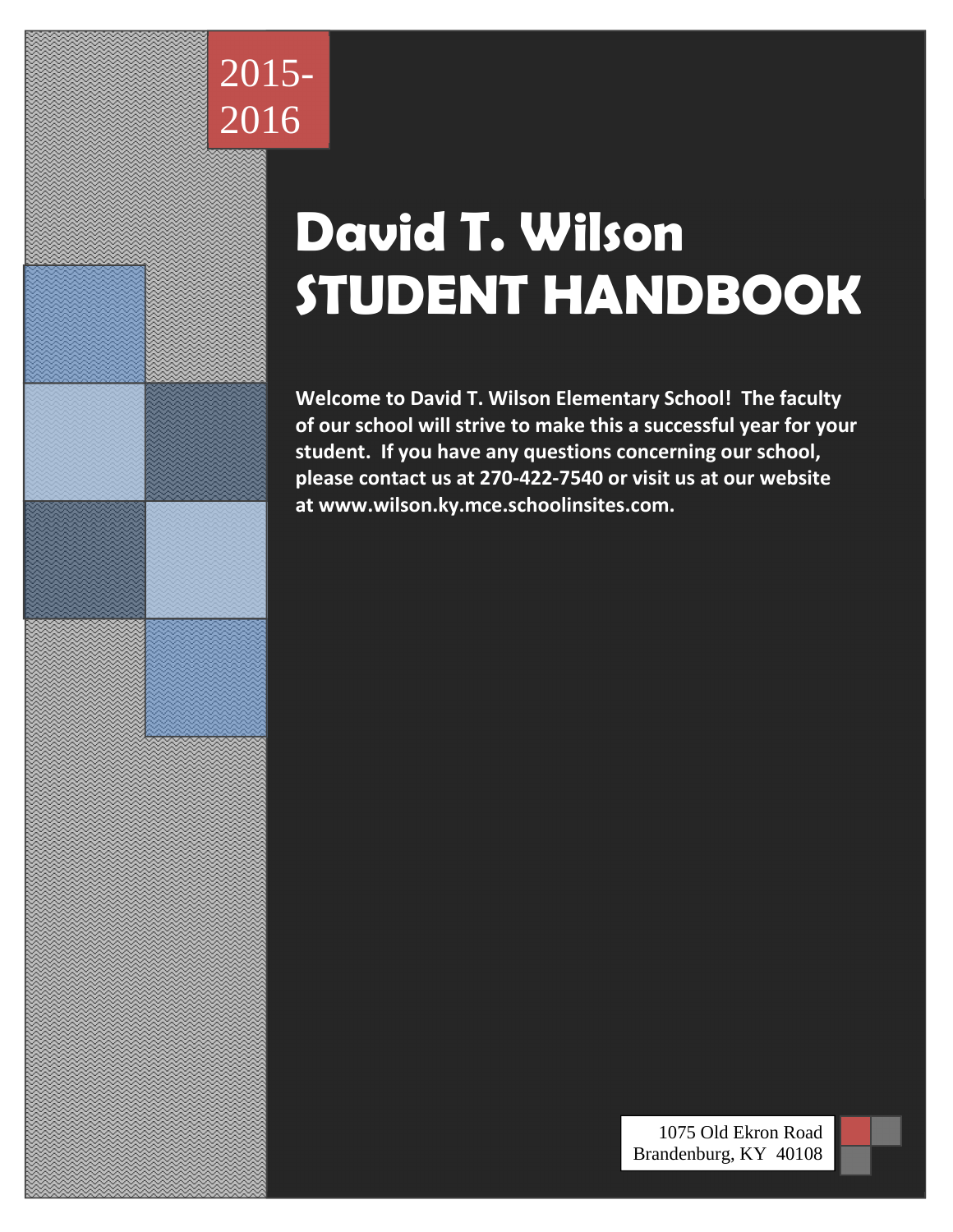## *STUDENT HANDBOOK*

### *AFTER-SCHOOL ACTIVITIES & PICK-UP*

*If your child wishes to participate in after-school activities, a permission slip will be sent home with the child for your approval and signature. NO student, for ANY reason, will be detained after school or allowed to stay after school without written parental permission or telephone notification. Students should be picked up promptly at the closing time of each activity. An Activity Bus is not available for students at David T. Wilson.* 

*After-school detention will be held as needed and permission given by the parent or guardian. The student must be picked up by 4:00 p.m.* 

### *ARRIVAL AT SCHOOL*

*Please do not drop off your student at school before 7:15 a.m. without prior approval by the principal. We are glad to accommodate you after this time because we realize that several parents*  have job schedules that do not coordinate with bus pick-up. Upon arrival at school, students are not *allowed to leave school unless they first secure permission to do so from the office.* 

#### *ATTENDANCE*

*Please refer to this handbook if you have any questions about attendance or tardies; call the attendance clerk at 270-422-7540. Any time a student is absent or tardy from school, a written note MUST be sent to school describing the reason. Even if you called the school to let us know, informed the teacher, or we called you to pick up a sick child, we MUST still have a written note, please. ANY time a student is absent or tardy without a written note, this is logged as an UNEXCUSED absence. A student is allowed three parent notes per semester. After those three parent notes, a doctor's note is required. Careful and exact records are kept on computer concerning attendance, and parents will be notified on a regular basis of the student's absences.* 

*If a student leaves school and returns to school that same day, that student still may be counted as absent for a half-day; this is determined by the total number of minutes not present at school.* 

*School-wide contests for attendance are held periodically throughout the school year. Perfect attendance means that a student is present ALL DAY, EVERY DAY! Both excused and unexcused absences will be cause for students to lose this reward and any other attendance rewards.* 

*The Board gives out a certificate at the end of the year for students who have had PERFECT attendance for all days in a Meade County school year. In addition, the school will give out rewards at the end of the year to students with PERFECT attendance.*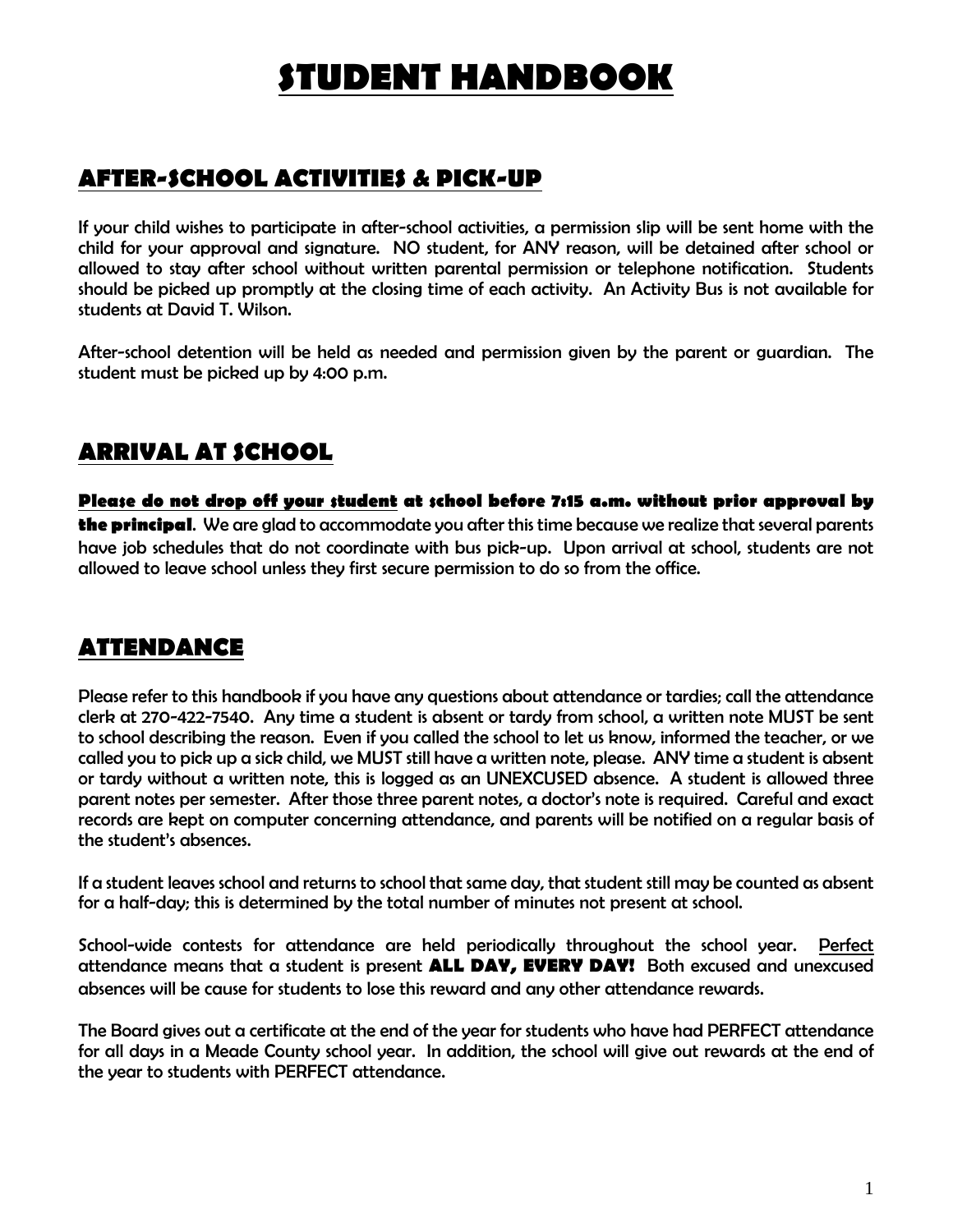#### *BIRTH CERTIFICATES*

*All students enrolling in a Kentucky public school are required to present a certified copy of their birth certificate at the time of enrollment. Certificates issued by the hospital ARE NOT certified copies. Failure to present appropriate documentation may result in denial of enrollment and notification to law enforcement agency.* 

#### *BREAKFAST/LUNCH*

*Students are encouraged to pay in advance for food purchases by depositing money into their school meal account. You can write a check and pay for a week (or month) at a time. Another prepayment option is available using MealpayPlus (www.mealpayplus.com or 800-321-4763). This is a convenient online service that allows you to manage and monitor your child's meal account over a secure web site.* 

*If a student was on free or reduced breakfast/lunch last year, there is a ten-day "grace period" for them to receive free or reduced breakfast/lunch this year. However, to continue past this ten-day period, a student must return their NEW lunch form promptly! After this ten-day period, ALL students must pay full price for their lunch until notification about their status for this year is received! Prices are as follows:* 

> *Student Breakfast - \$1.25 (reduced price: \$0.30) Student Lunch - \$2.10 (reduced price: \$0.40)*

#### *CHILD ABUSE*

*Any teacher, school administrator, or other school personnel who knows or has reasonable cause to believe that a child under age eighteen (18) is an abused or neglected child shall immediately report or cause reports to be made to the proper authorities. This is the law (KRS 620.030), and this law will be carried out to its fullest intent here at our school.* 

#### *CLASSROOM DISCIPLINE/POSITIVE REWARDS*

*David T. Wilson Elementary is a Positive Behavior Support School. We have posted school expectations that are taught school-wide. Individual teachers have their own set of rewards/consequences, and these will be communicated to you by your child's teachers. Each teacher will send home a copy of his/her plan*  within the first five days of school or a student's enrollment in school. School-wide positive rewards will *vary throughout this year and will be communicated in advance of their implementation.* 

#### *CONFERENCES WITH TEACHERS/PRINCIPAL/COUNSELOR*

*Regular communication with the school and your child's teacher is encouraged! However, appointments need to be made whenever you need to speak with your child's teacher, the principal, or the counselor. Call 270-422-7540 or email the teacher to set up any appointment. Information may be faxed to the school at 270-422-3941.*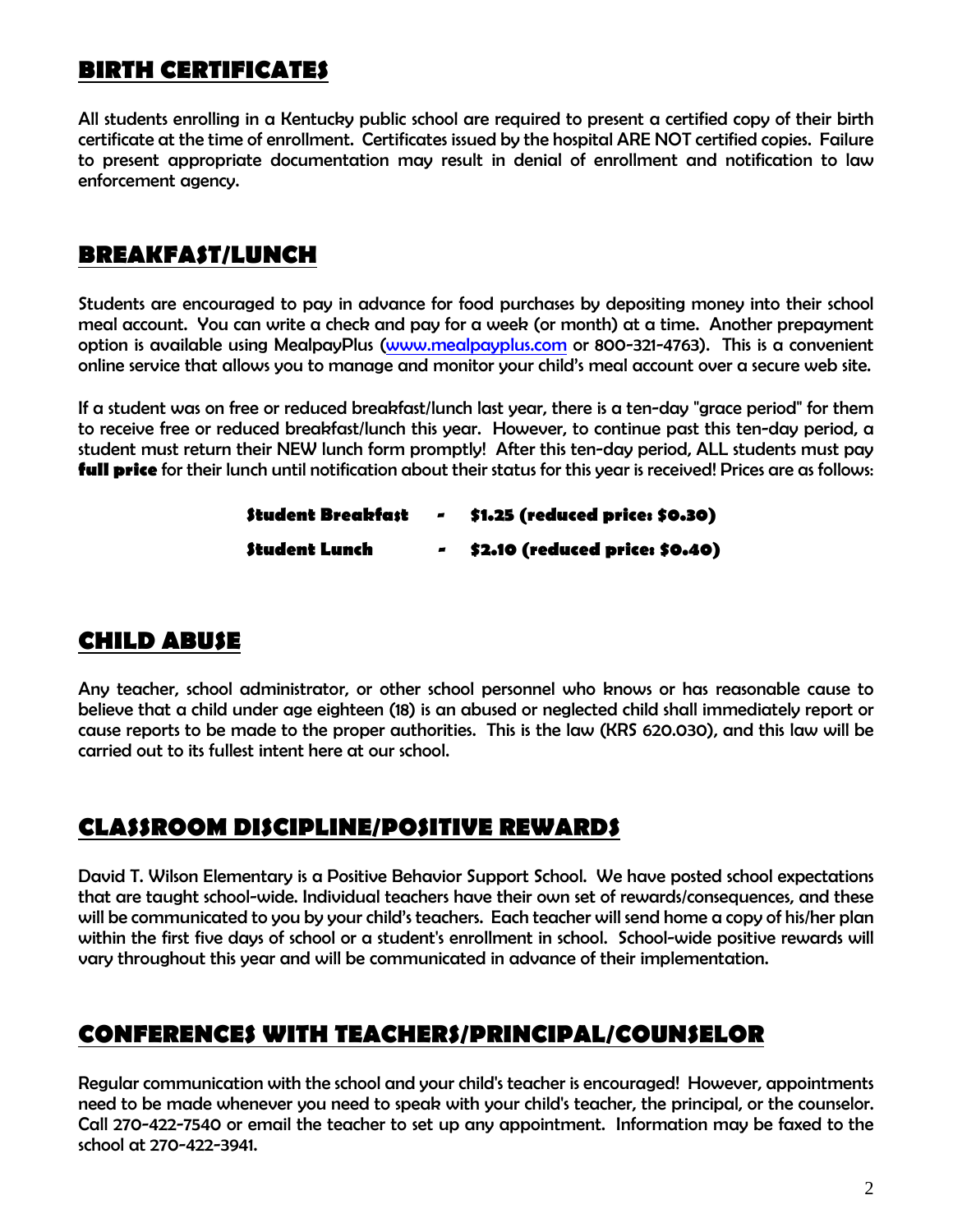### *DISCIPLINE POLICY*

*The principal and teachers will implement appropriate discipline and classroom management techniques that work best for each individual teacher and student, with the support and reinforcement of the principal. Discipline referral slips shall be used by teachers when sending students to the office (except in emergency situations). A "no bullying" plan will be enforced with students.* 

#### *DISPENSING MEDICINE*

*We will make every effort to give medications to your child as needed during the school day. Below are the guidelines that will be followed:* 

#### *All medications must be brought to school by a parent. No medications are to be transported on the bus. Students may not carry on them any medications unless there is a permission form completed by the parent and a form signed by a physician.*

#### *Prescription Medications:*

- *A medication permission form must be completed by the parent/legal guardian before medications will be given at school. If two medications are to be given, two permission forms must be completed.*
- *All medications must be sent to the school in the original prescription bottle.*
- *Dosage, times of administration, and the name of the drug must match the information completed by the parent/legal guardian on the permission form.*
- *At any time the dosage is changed, a new permission form must be completed.*
- *The initial dose of any medication must be given at home.*
- *Parents will be notified when a refill is needed. Please bring only a one-month supply of any medication.*
- *Inhalers and Epi-Pens may be carried by the student with an "Authorization for Self-Administration of Medication" form completed and sent to the office.*
- *When a medication is discontinued, any unused medicine will be destroyed if after two phone calls to the parent, the remaining medication is not picked up. This also applies to any medication at the school after the last day of the year.*

#### *Over-the-counter Medications:*

- *Over-the-counter medications (i.e., Tylenol, cough drops, ointments, etc.) will be given at school when they are brought by the parent with a written permission form in the original packaging.*
- *They will be given for three days and then will need to be picked up by the parent or the remaining medication will be destroyed by the school.*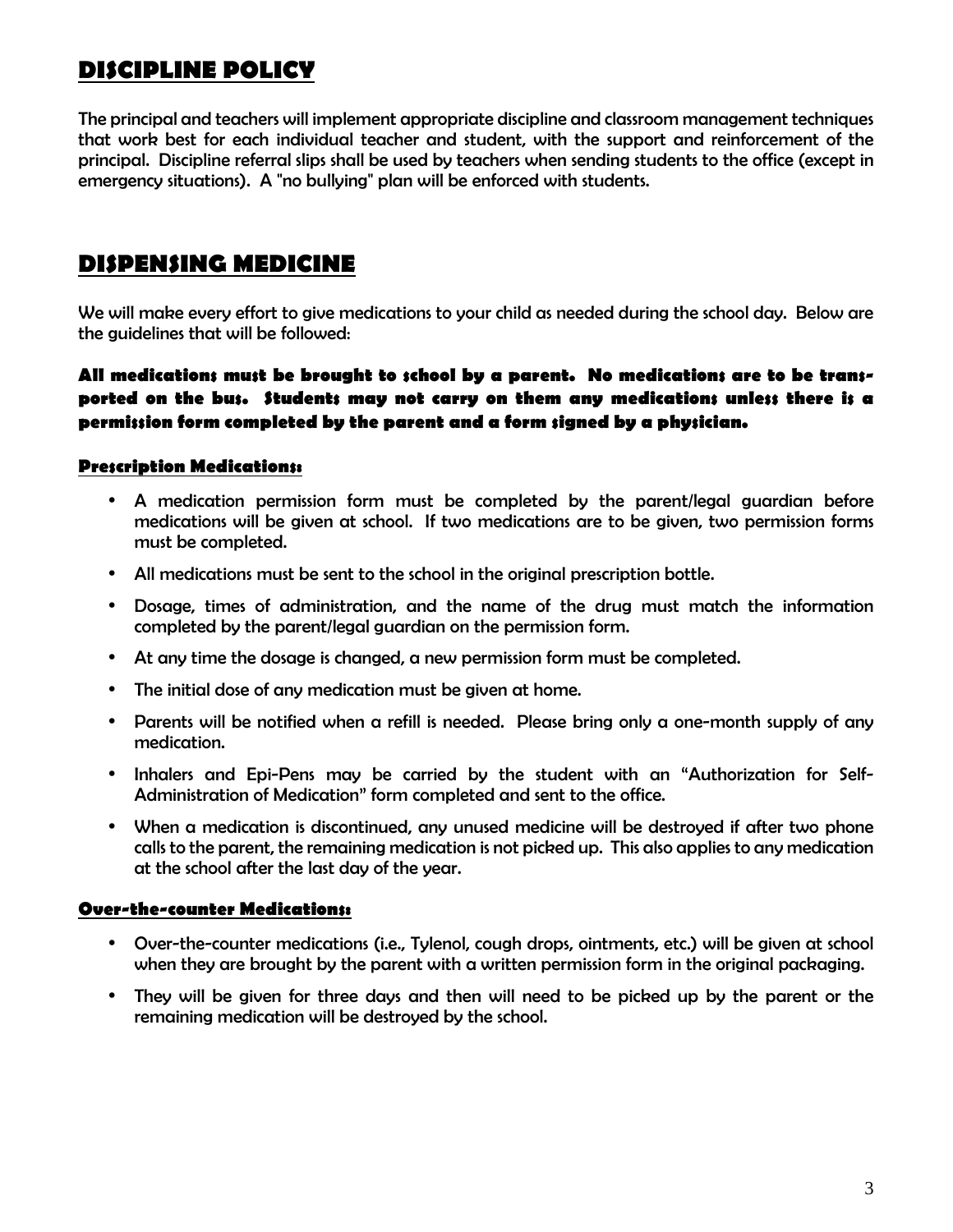#### *DRESS CODE*

- *Uniforms are required at David T. Wilson.*
- *On scheduled free-dress days, students must wear appropriate attire.*
- *Tights, leggings, or high socks MUST be one solid color and be a uniform color.*
- *Clothing with inappropriate phrases or advertising drugs/alcohol may not be worn.*
- *Tank tops, clothing which exposes the midriff or back, or tops with spaghetti straps must be worn with a t-shirt.*
- *Shorts, skirts or dresses which at least reach the mid-thigh may be worn.*
- *Pants worn in the "sagging" fashion will not be allowed.*
- *No head coverings are allowed.*
- *Cosmetics (make up) are not allowed.*
- *Anything deemed to be distracting, including unnatural hair colors such as pink, purple, etc., is prohibited for students.*
- *Drawings, writings, or tattoos on any body parts are not allowed.*
- *With the exception of ears, no body piercing jewelry is permitted.*

#### *FACEBOOK*

*David T. Wilson has a Facebook page (https://www.facebook.com/dtwelementary). "Like" us on Facebook to keep up with news and activities at our school. We plan to include information on extracurricular and after-school activities. As well as sharing information, we will include pictures of our staff and students from various events: Red Ribbon Week, cross country, archery, academic teams, field trips, KYA, choir, STLP, etc. Please remember that this public forum will never be a place to discuss individual student business, but rather to share general information that will be appreciated by a broad audience.* 

#### *GRADE REPORTING SCHEDULING*

*Report cards will be sent home with the students at the end of each nine weeks grading period. Midterm reports will be sent during each grading period to inform the parents of the student's progress. All report cards need to be signed and sent back to the student's homeroom teacher. Please feel free to contact your child's teacher for Parent Conferences as the need arises throughout the year.* 

#### *Infinite Campus Parent Portal provides you with instant access to accurate, current and confidential information about your child's school attendance, grades, class assignments,*

*and more! If you are a first-time user, you will be assigned a Campus Portal Activation Key. If you already have an account from last year, you will continue using that account. There is a Campus Portal for Parents User Guide posted on the Parent Resources page of the Meade County Schools District web page.* 

| <b>Mid-Term Reports</b> | <b>Grading Period Ends</b> | <b>Report Cards</b> |  |
|-------------------------|----------------------------|---------------------|--|
| September 11, 2015      | October 14, 2015           | October 16, 2015    |  |
| November 13, 2015       | December 16, 2015          | December 18, 2015   |  |
| <b>February 5, 2016</b> | March 2, 2016              | March 4, 2016       |  |
| April 1, 2016           | May 10, 2016               | Last Day of School  |  |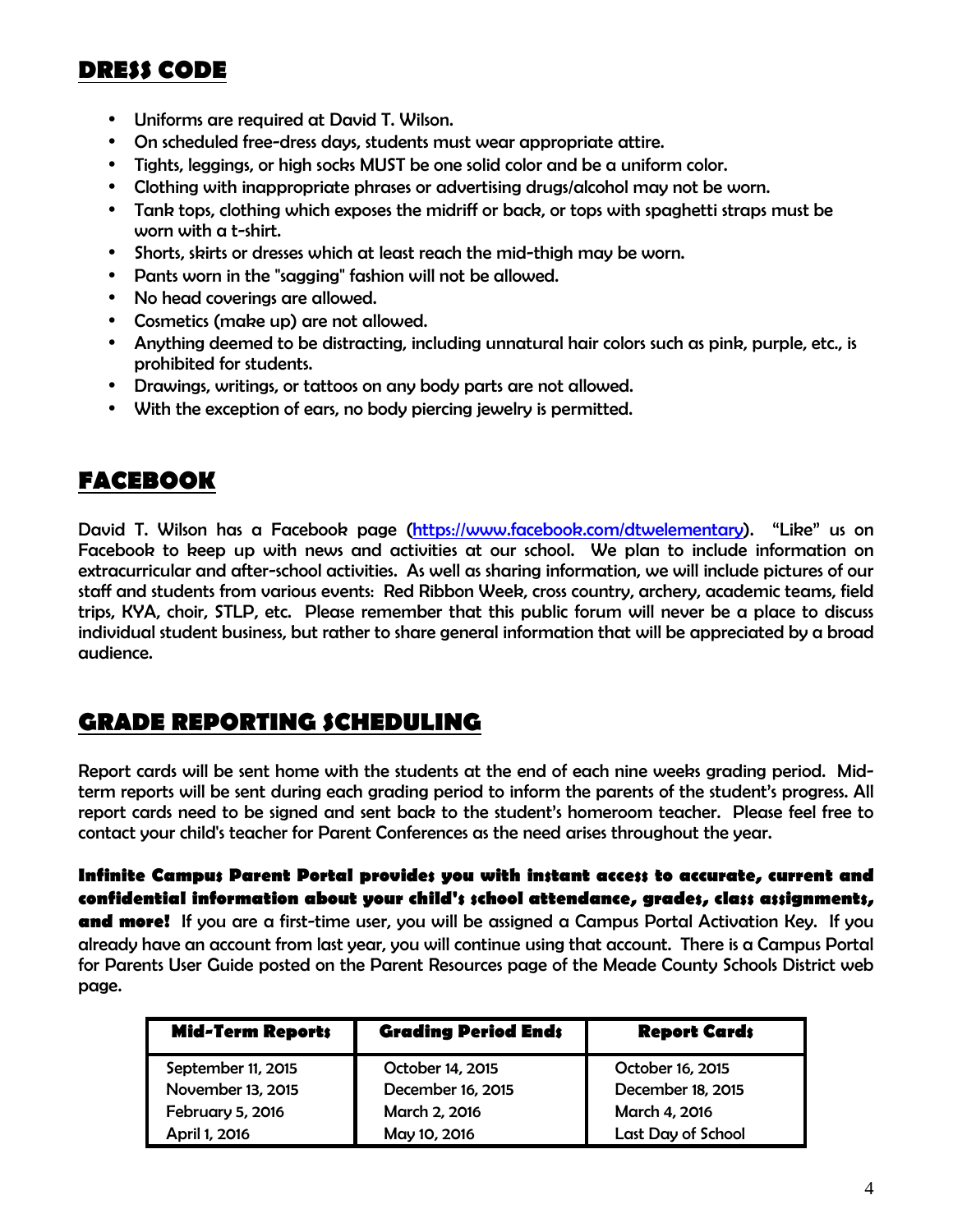## *GRADING SCALE*

*Student grades will be reported on the following scale:* 

| --         |           |           |           |          |            |
|------------|-----------|-----------|-----------|----------|------------|
| $90 - 100$ | $80 - 89$ | $70 - 79$ | $60 - 69$ | Below 59 | Incomplete |

#### *HEALTH ISSUES*

*Each year, it seems that the problem of head lice develops. We encourage you to be very cautious of this health concern and provide appropriate care if the need arises. If a student is found to have evidence of head lice, such as eggs or nits, a parent/guardian will be called to pick up the student at school. If a child is found to have head lice at school on more than one occasion, proof of treatment may be required before that child will be allowed to return to school.* 

#### *HOURS OF OPERATION*

| <b>School Office Hours</b> | 7:30 a.m. $-$ 4:00 p.m.                                                                    |
|----------------------------|--------------------------------------------------------------------------------------------|
| <b>School Hours</b>        | 8:08 a.m. $-$ 2:41 p.m.<br>(students go to classrooms at<br>8:00 a.m.; tardy at 8:08 a.m.) |
| <b>Breakfast Hours</b>     | 7:30 a.m. $-$ 8:00 a.m.                                                                    |
| <b>Teacher Hours</b>       | $7:45$ a.m. $-3:15$ p.m.                                                                   |

#### *IMMUNIZATIONS*

*State Law requires that every student who is enrolled in a public school must have evidence of a current, updated immunization record. Please check with your physician or the health department for specific requirements. The immunization certificate MUST be a Kentucky certificate, and any physical exams should be submitted on the appropriate form!* 

#### *KERAlot II FAMILY RESOURCE CENTER*

*Family Resource Centers were created as a part of the 1990 Kentucky Education Reform Act (KERA). The intent of the centers is to enhance students' abilities to succeed in school by assisting the students and families in meeting basic needs. This is done by providing community services at the centers or by linking families to necessary agencies. All children (and their families) enrolled in David T. Wilson Elementary (DTW) may use the center's services, regardless of the income of the family.*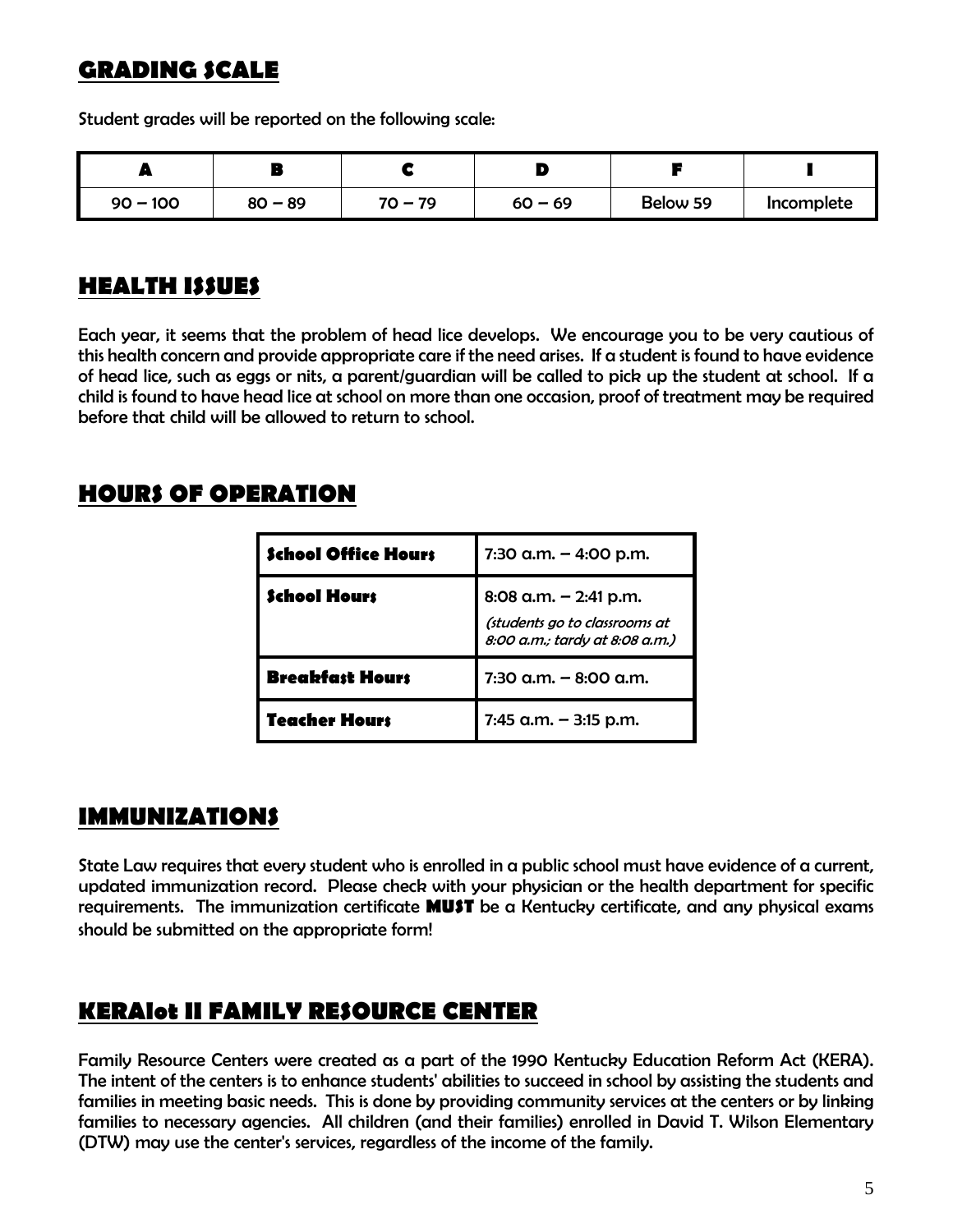*KERAlot II, the Family Resource Center, which serves both Brandenburg Primary and DTW Elementary, is housed in the David T. Wilson Elementary Building. It is open Monday through Friday from 7:30 a.m. to 3:30 p.m.* 

*The center has a local advisory council comprised of school personnel, parents of students in both schools, and community representatives. The advisory council meets regularly to discuss and plan the events of the center.* 

*Services offered by the Family Resource Center are as follows: information and referrals to community resources, child care referrals, health care referrals, family fun activities, a lending library, after-school programs, counseling referrals, transportation assistance, holiday assistance, parent classes and workshops, child care providers workshops, recreational activities, referral to GED Program, and a monthly newsletter (in collaboration with DTW).* 

*KERAlot II is proud of the many services it can provide for the students and parents of DTW Elementary.*  Look for announcements about the many and varied programs offered through KERAlot II.

#### *LOST AND FOUND*

*All lost and found items are turned in to the office. Please encourage your child to check in the office whenever an item is lost. Unclaimed items will be taken to a clothes closet or other appropriate agency.* 

#### *MAKE-UP WORK*

*As a school, we strive to help students make up all work possible when they are absent. However, students or their parents/guardians are responsible for requesting make-up work immediately upon the student's return to school. If the dates of a student's absence are known in advance, please notify the teacher as soon as possible to make arrangements for missed assignments.* 

*Please remember that much of a student's class time is spent working in groups, working on projects, and/or working on "hands-on" activities. Therefore, make-up work will sometimes not be available.* 

#### *MONTHLY NEWSLETTER*

*Our faculty, staff, and our Family Resource Center feel that our monthly newsletter has been a successful way of communicating with parents. We will continue to issue the newsletter throughout this year. You SHOULD receive a newsletter each month. This is one of the best ways we have of maintaining an open line of communication with our parents and guardians. Many important announcements and valuable information are contained in our newsletter.* 

## *PARENT/GUARDIAN OBSERVATIONS/VISITS TO CLASSROOMS*

*Parents/guardians are welcome to observe or visit classrooms as long as the educational process is not interrupted. We love to have visitors and volunteers from our DTW families. Any observations or visits must be prearranged with the assistance of the office and the individual teacher(s).*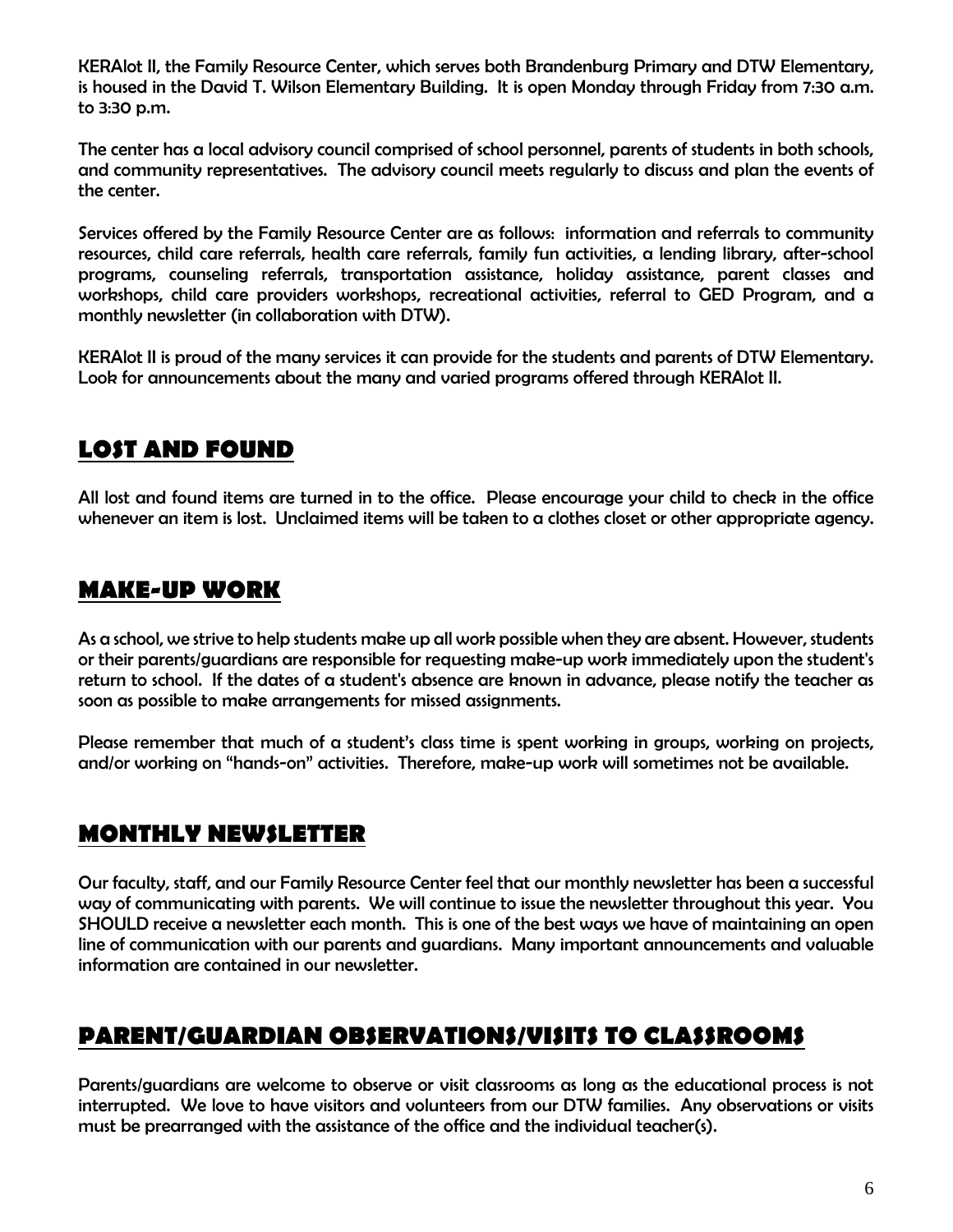### *SCHOOL-BASED DECISION-MAKING (SBDM) COUNCIL*

*Our Council is the policy-making body of our school. Generally speaking, day-to-day concerns, complaints and/or problems still must be directed to the principal. Anyone may address the Council by submitting, in writing, a desire to speak three (3) days before any regularly scheduled meeting. The speaker's time may be limited to 3-5 minutes at each monthly meeting. Our Council consists of six members: three teachers, two parents, and the principal.* 

*At present, our Council has created policy in the seven areas that a Council may choose to create policy. Generally speaking, our Council creates policy through a committee system made up of teachers, classified personnel, guardians, and parents. You are encouraged to participate in the committee process. Please contact the school office if you are interested in serving on a School Council Committee.* 

#### *TELEPHONE/CELL PHONES*

*The telephone in the office is to be used by students for emergencies or school-related business only.* 

*The staff at David T. Wilson discourages students bringing cell phones to school due to the disruption of the educational process. If you feel it is a necessity for your child to have a cell phone at school, it must be turned off and remain out of sight during the school day so it will not interfere with classroom*  instruction. If cell phones are out or being used during instructional times, the cell phone will *be confiscated and remain with the principal until the parent picks it up. Once the phone is picked up by the parent, it is not to return to school with the student. A disciplinary action could result from the intentional, improper use of the cell phone. Please help us in this matter in teaching children the responsible use of technology.* 

#### *TEXTBOOKS/SCHOOL PROPERTY/LIBRARY BOOKS*

*Textbooks are given to students FREE of charge on a LOAN basis. If a textbook, or other item belonging to the school is lost, misused, or damaged, it is the responsibility of the parents/guardians to pay the appropriate cost of repair or replacement.* 

*All library books checked out by students become the responsibility of each student until properly returned to the library. If a student loses or damages a library book, the parents or guardians must pay to replace the book.* 

#### *TOYS AND GAMES*

*It is the policy of our school that students DO NOT bring toys or games to school unless given permission by their teacher. These items are often expensive, and the school cannot guarantee the safety or care of*  the item for the student. Any items brought to school without this permission will be collected and will *have to be picked up by the parent or guardian. Please help with this policy by making sure your child does not bring toys or games to school.*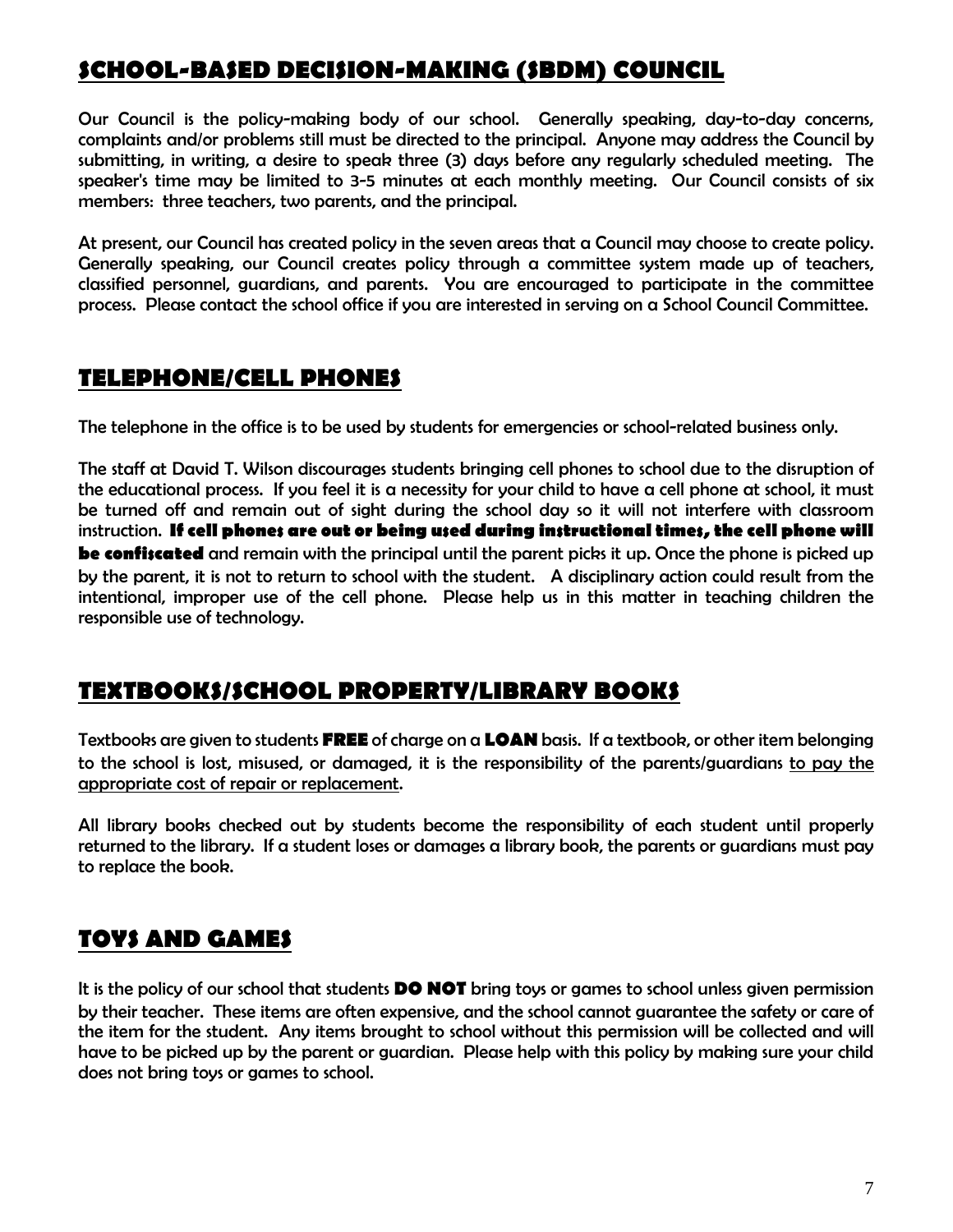### *TRANSPORTATION*

*Due to the safety of all our children, students will not be allowed to walk to or from school for ANY reason. All students must be picked up by the parent/guardian or will be transported by the bus.* 

*Students who ride buses must ride their regularly scheduled bus UNLESS we have written notification of a change of bus assignment. If a bus rider will be picked up by someone as a car rider, a note must be sent in with the student. Please make sure this person is listed as an emergency contact for your child.*

*If your child is planning on going home with another student, please send a note giving your child permission to do so. The note should state if he/she will be a car rider or a bus rider for that day. If he/she*  will be riding a bus, please list the bus number. (Note: The bus must have the availability for additional *children. Please check with the office to verify.) All notes are logged and stamped in the office, and the student is to show the note to the bus driver or car rider staff person. This is for the protection of your child.* 

#### *UNIFORMITY POLICY*

- a. *Pants, skirts, skorts, jumpers, or shorts must be one solid color: navy, black, or khaki. Flaps, stitching, visible zippers, etc. must be the same color as the clothing.*
- b. *Pants may not be jeans or jogging/nylon pants.*
- c. *Blouses/shirts must have collars and be one solid color: white, navy, maroon, or hunter green.*
- d. *A collar must be worn at all times EXCEPT with the David T. Wilson Elementary tee shirt or DTW logo sweatshirt.*
- e. *The only t-shirt that may be worn is the David T. Wilson Elementary tee shirt with the school logo in school colors.*
- f. *Sweaters, vests, or sweatshirts must be white, navy, maroon or hunter green. No coats will be worn inside the building; sweaters, sweatshirts or lightweight jackets in one solid school color may be worn as needed.*
- g. *A tie that coordinates with the school uniform may be worn, but no characters on the tie are allowed.*
- h. *No labels, logos, tags or words are allowed on any article of clothing except the David T. Wilson Elementary name or mascot.*
- i. *Leggings are only allowed as an undergarment and must be in an appropriate uniform color.*
- j. *All clothing must be appropriately sized for the individual student and free of any holes.*

*Only designated days will be identified as free dress day. Outfits need to adhere to David T. Wilson Elementary School dress code. Non-compliance with the uniform policy will be handled in the same manner as other disciplinary issues.*